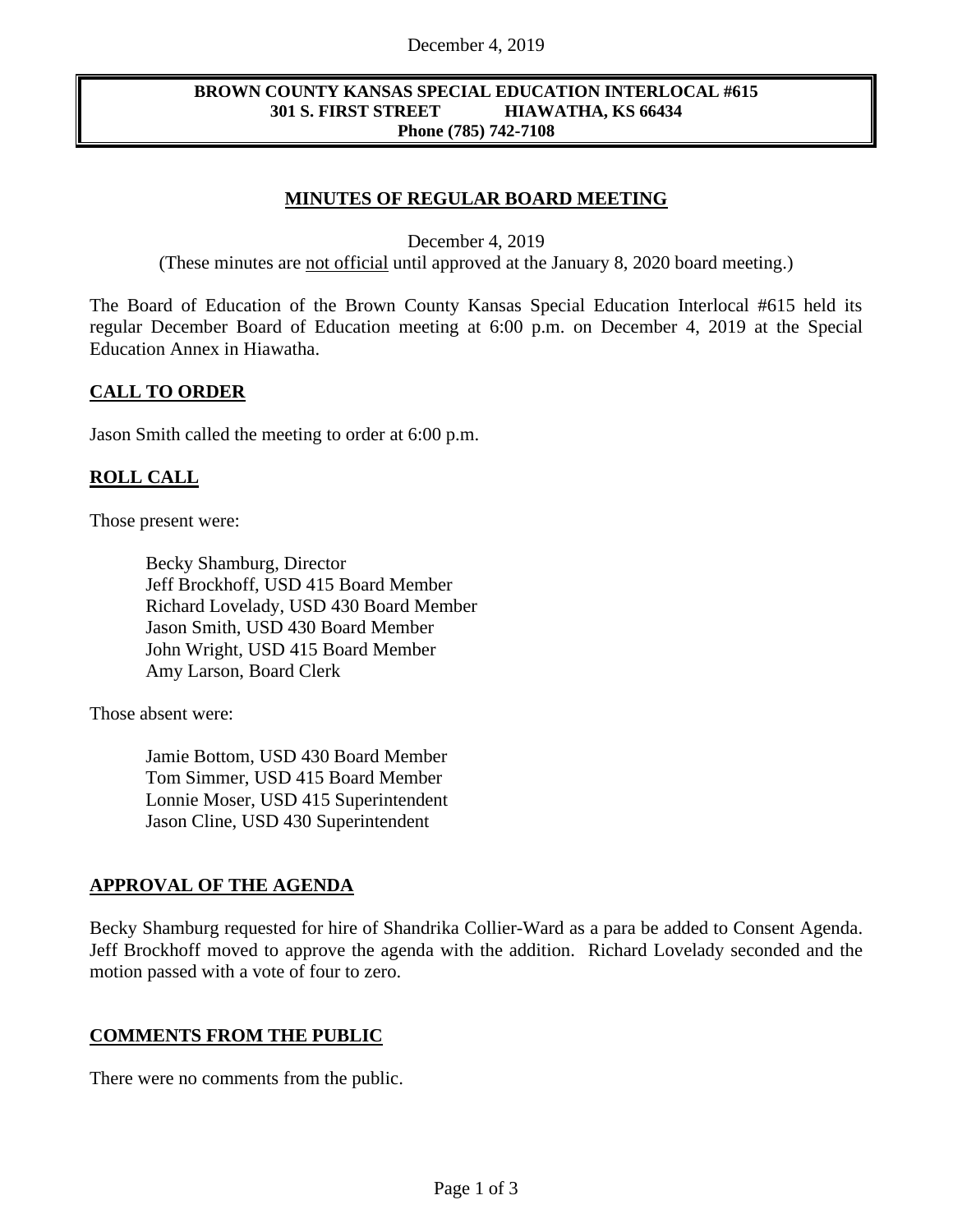#### **COMMENTS FROM THE PRESIDENT**

There were no comments from the President.

## **APPROVAL OF THE CONSENT AGENDA**

Jeff Brockhoff moved to approve the consent agenda with hire of Shandrika Collier-Ward as a para and also with additional bills. Richard Lovelady seconded and the motion passed with a vote of four to zero. Included in the consent agenda were:

- 1. Approval of the minutes of the November 6, 2019 regular board meeting.
- 2. Approval of the Bills for the Month of December 2019.
- 3. Accept the treasurer's report for the month of December 2019.
- 4. Approve the hire of Shandrika Collier-Ward as a para.

## **MAINTENANCE OF EFFORT**

Director Shamburg stated that the Interlocal met Maintenance of Effort in three of four areas. Each local education agency has to meet Maintenance of Effort in at least one out of four areas. There was discussion that followed.

## **EXECUTIVE SESSION TO DISCUSS NON-ELECTED PERSONNEL AND NEGOTIATIONS**

At 6:05 pm, John Wright moved to go into executive session for 5 minutes to discuss negotiable items as allowed for employer-employee negotiations under KOMA, and to discuss employees per nonelected personnel exemption under KOMA and reconvene at 6:10 pm. Richard Lovelady seconded and the motion passed with a vote of four to zero. The executive session was necessary to ensure a fair and equitable contract and protect the privacy of those individuals discussed. Those present for the executive session were Becky Shamburg, Jeff Brockhoff, Richard Lovelady, Jason Smith, and John Wright. At 6:10 pm, John Wright moved to go into an additional executive session for 5 minutes. Richard Lovelady seconded and the motion passed with a vote of four to zero. At 6:10 pm, the board came out of executive session.

#### **POSSIBLE ACTION AFTER EXECUTIVE SESSION**

Jeff Brockhoff moved to approve the 2019-2020 Master Agreement, grant a \$.10 raise to classified staff hired prior to 2019-20 school year, grant a 4.17% raise to office staff, and give the director permission to hire for any open positions. Richard Lovelady seconded and the motion passed with a vote of four to zero.

#### **OTHER**

.

Director Shamburg stated that Keebler Electric will be replacing the lights in the annex office within the future. Custom Sheet Metal will be working on estimates relating to heating options for the annex. There was discussion that followed.